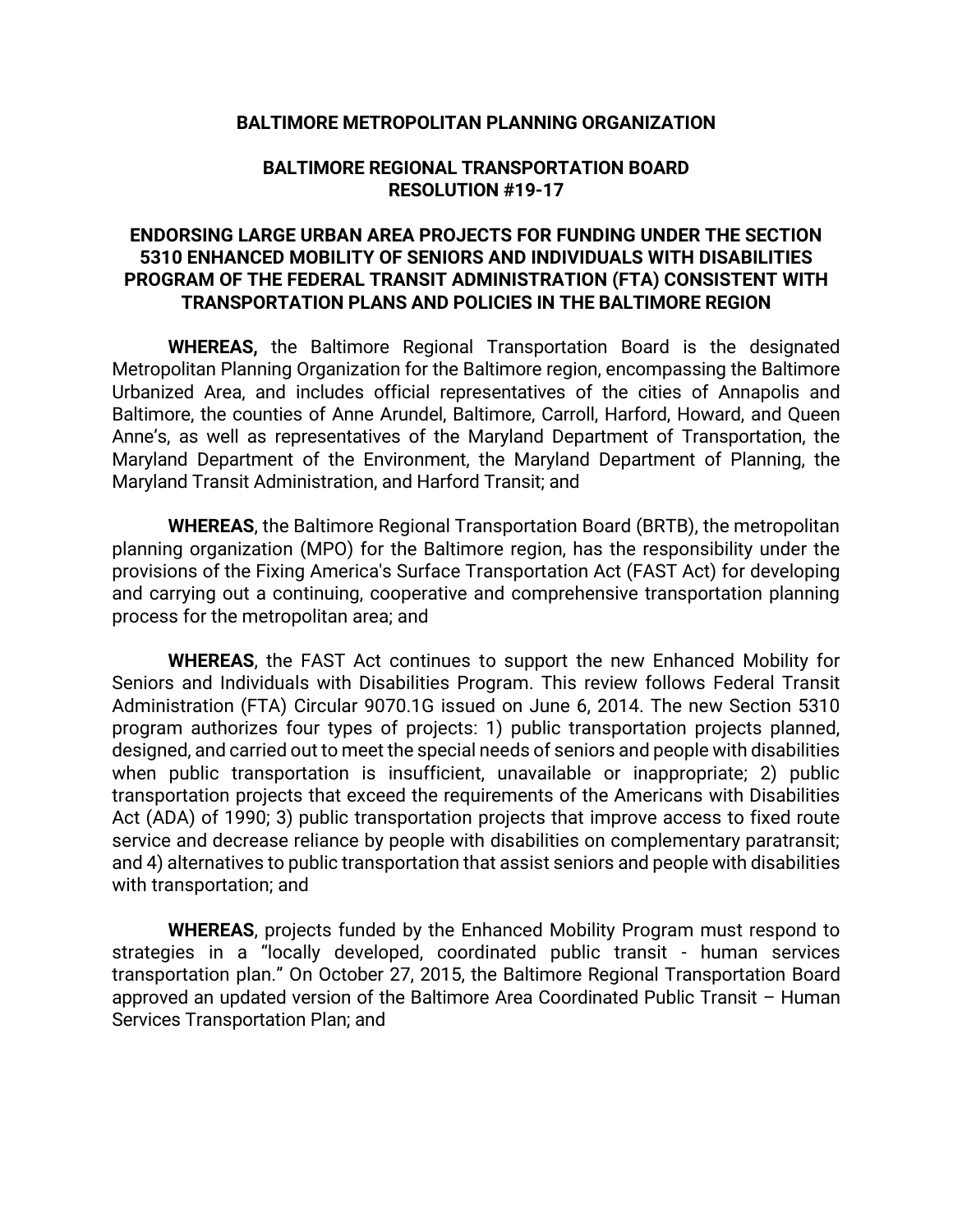**WHEREAS,** on October 4, 2018 the Maryland Transit Administration conducted a Solicitation of Proposals meeting at the Baltimore Metropolitan Council for the Section 5310 Fiscal Years 2020 and 2021 grant program; and

**WHEREAS,** applicants had until November 30, 2018 to submit requests for the Section 5310 Grant Program. Applications come from private non-profit organizations that provide transportation services to the elderly and individuals with disabilities in the Baltimore region. Applications were reviewed according to four criteria: 1) extent and urgency of local needs (10 points), 2) coordination and cooperation (20 points), 3) vehicle utilization (10 points), and 4) fiscal and managerial capability (10 points); and

**NOW, THEREFORE BE IT RESOLVED** that the Baltimore Regional Transportation Board as the Metropolitan Planning Organization for the Baltimore region endorses sixteen applications (Attachment 1) for funding under the Federal Transit Administration Section 5310 Grant Program.

**I HEREBY CERTIFY** that the Baltimore Regional Transportation Board as the Metropolitan Planning Organization for the Baltimore region approved the aforementioned resolution at its January 22, 2019 meeting.

Date

 $\frac{1-22-19}{2}$  along a country of  $\alpha$ 

**Baltimore Regional Transportation Board**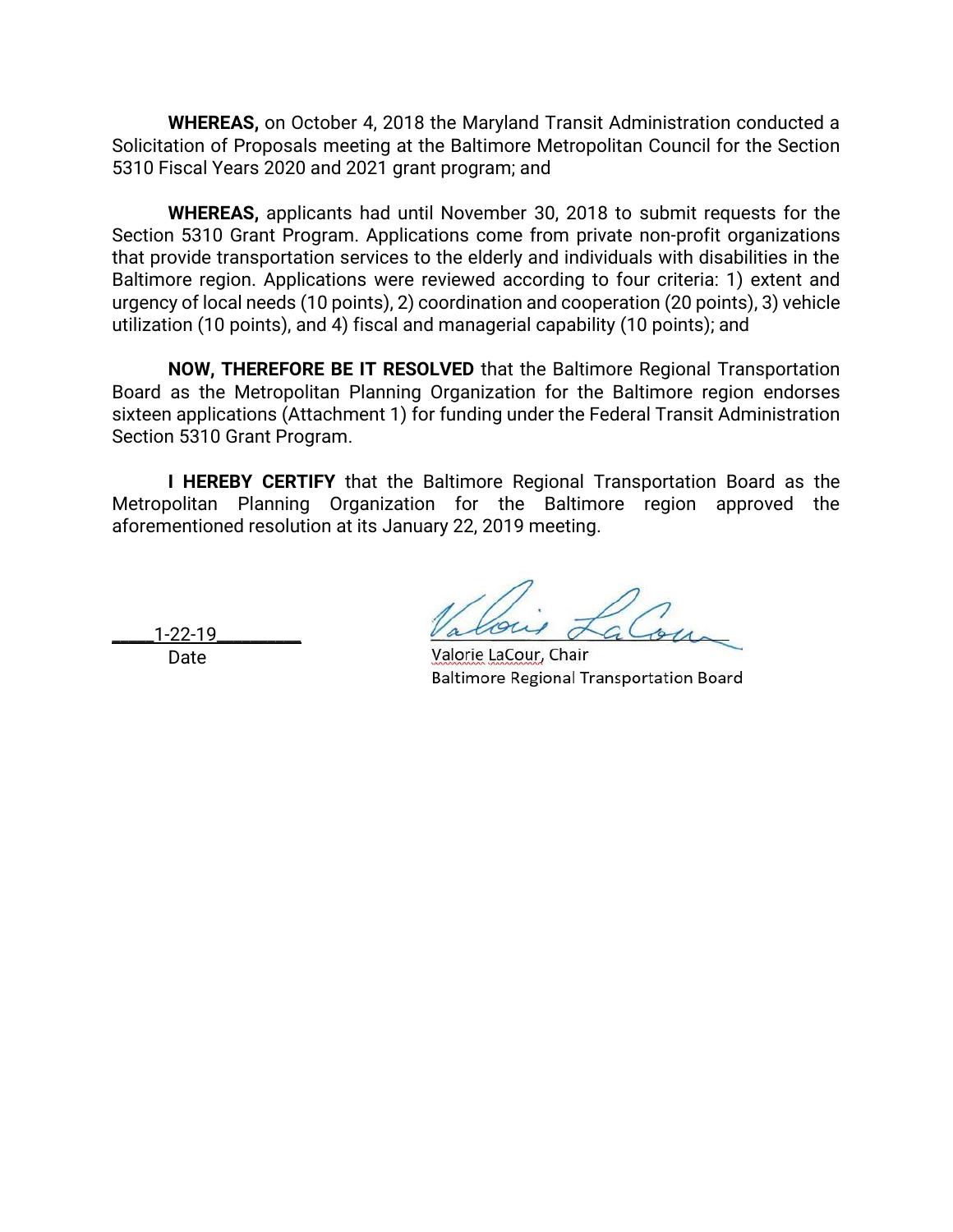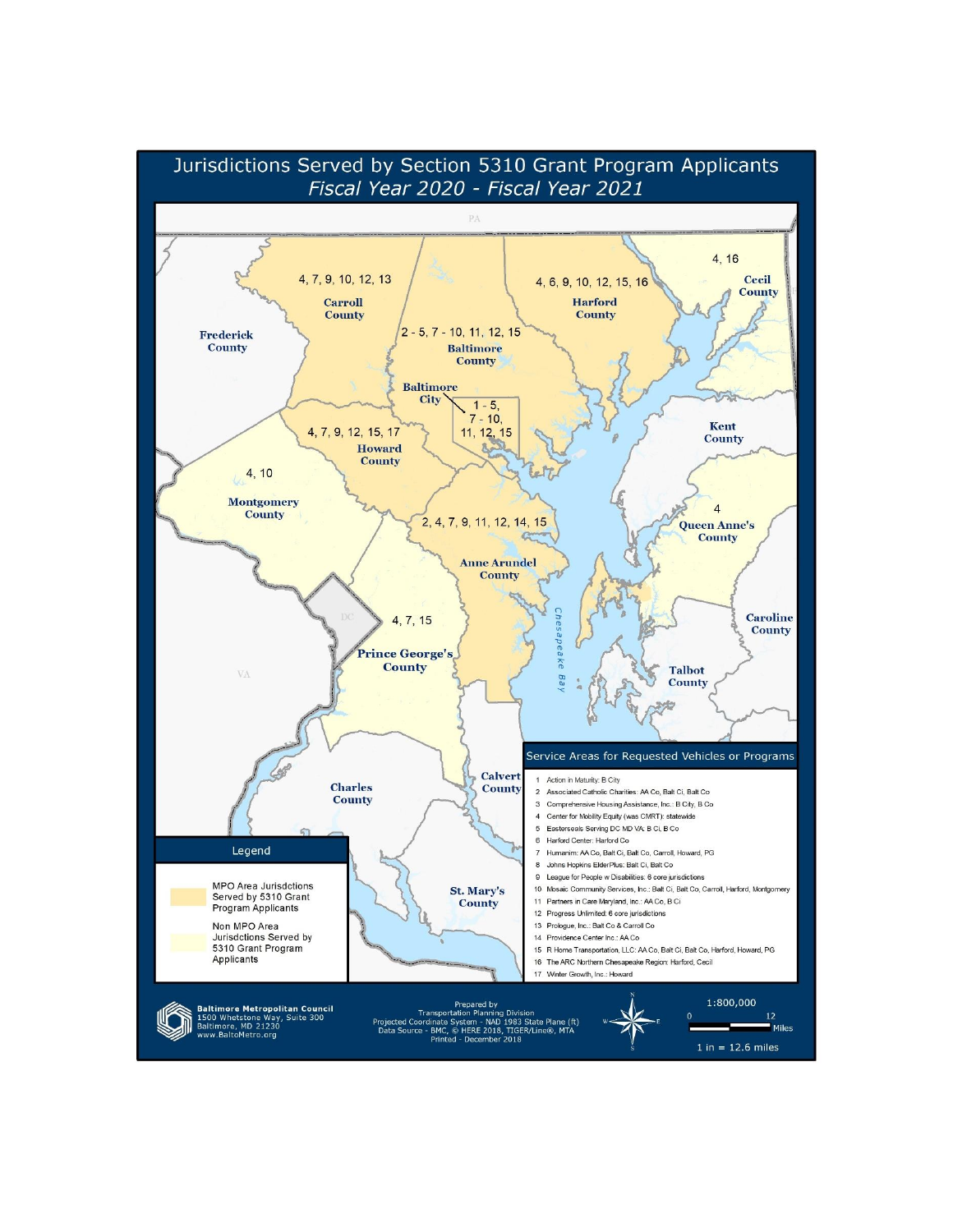## **List of Urbanized Area Section 5310 Grant Requests**

| Applicant                                     | Description                                                                                                                                                                                                                                                                                                                                                                                                                                                                                                   | <b>Federal Funding</b><br>(Recommended)    |  |
|-----------------------------------------------|---------------------------------------------------------------------------------------------------------------------------------------------------------------------------------------------------------------------------------------------------------------------------------------------------------------------------------------------------------------------------------------------------------------------------------------------------------------------------------------------------------------|--------------------------------------------|--|
| <b>Baltimore Urbanized Area</b>               |                                                                                                                                                                                                                                                                                                                                                                                                                                                                                                               |                                            |  |
| Action in Maturity, Inc.                      | Program: Traditionally, AIM has served older adults who either do not or cannot drive.<br>AIM has broadened its mission to include transportation services for the non-elderly<br>disabled.<br><b>Service Area: Baltimore City</b><br>Request: \$20,000 in Capital funds for preventive maintenance. \$300,000 Operating<br>funds for 2 years.<br><b>Recommendation:</b> Fund capital and most of operating.                                                                                                  | Capital: \$20,000<br>Operating: \$239,924  |  |
| <b>Associated Catholic</b><br>Charities, Inc. | Program: The Senior Services Division of ACC provides adult day services for the<br>elderly and people with disabilities and the Family Services Division provides day<br>vocational programs for people with intellectual disabilities.<br>Service Area: Baltimore City and Anne Arundel and Baltimore counties<br>Request: \$482,000 Capital funds for 1 replacement vehicle, 10 minivans and preventive<br>maintenance. \$237,550 Operating funds for salaries.<br>Recommendation: Fully fund the request. | Capital: \$482,000<br>Operating: \$237,550 |  |
| <b>Center for Mobility</b><br>Equity, Inc.    | Program: Provide One-on-One, Small Group, and Train-the-Trainer Travel Training<br>programs to enhance the ability of persons with disabilities and older adults to identify,<br>locate, and effectively navigate the numerous fixed-route transportation options in<br>Central Maryland.<br><b>Service Area: Statewide</b><br>Request: \$474,510 Capital funds for Mobility Management.<br><b>Recommendation:</b> No funding at this time.                                                                   | Capital: \$0                               |  |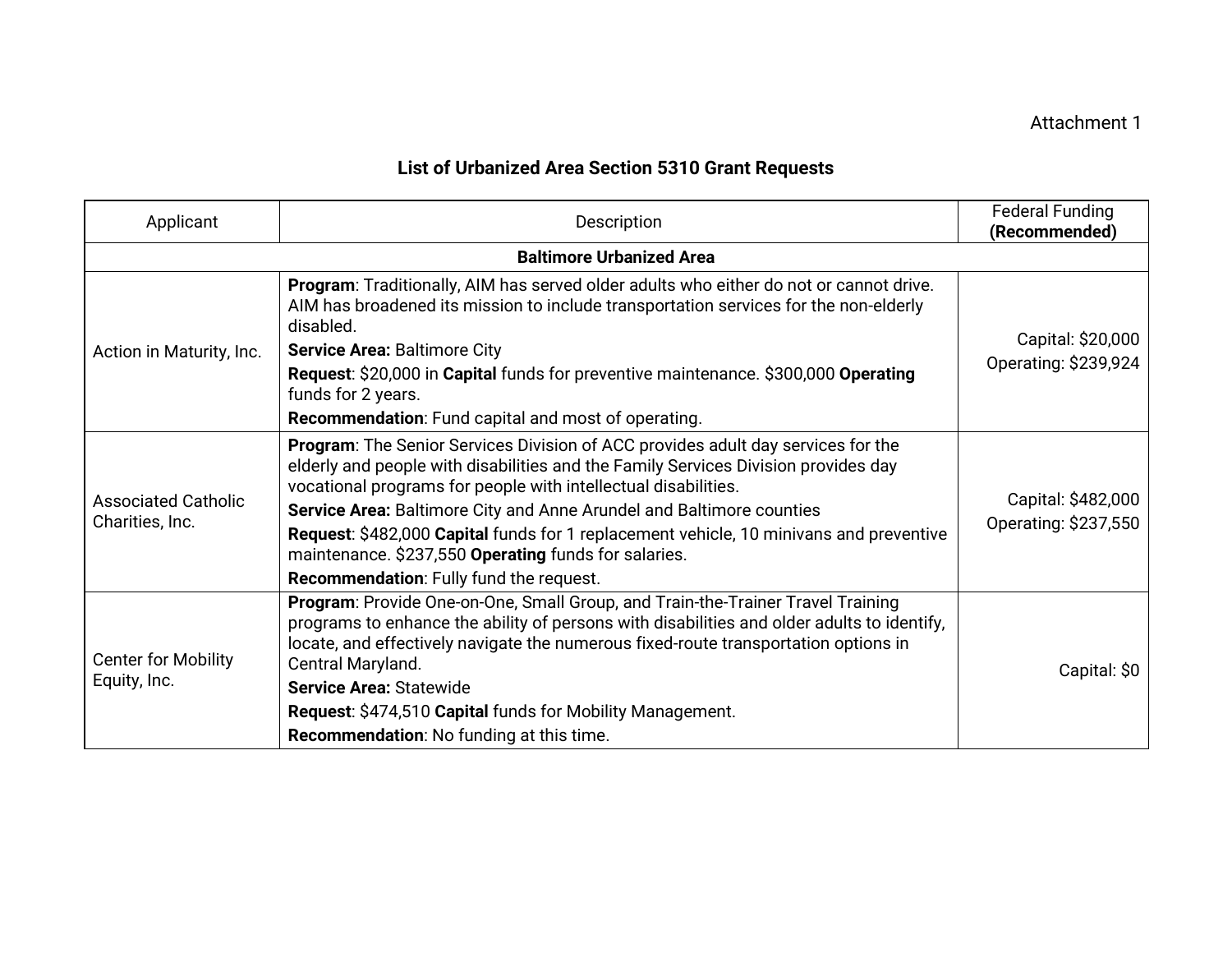| Comprehensive<br>Housing Assistance,<br>Inc.                            | Program: Traditionally, CHAI has provided a variety of services related to affordable<br>housing and neighborhood stabilization. CHAI has broadened its scope to provide<br>transportation programs for seniors and the non-elderly disabled.<br>Service Area: Baltimore City and Baltimore County<br>Request: \$110,000 Operating funds for 2 years.<br>Recommendation: Fully fund the request.        | Operating: \$110,000                     |
|-------------------------------------------------------------------------|---------------------------------------------------------------------------------------------------------------------------------------------------------------------------------------------------------------------------------------------------------------------------------------------------------------------------------------------------------------------------------------------------------|------------------------------------------|
| <b>Easter Seals Serving</b><br>DC, MD, VA                               | Program: Easter Seals provides medical, social, and transportation services to seniors<br>and adults with disabilities.<br>Service Area: Baltimore City and Baltimore County<br>Request: \$129,600 Capital funds for 2 expansion minivans and preventive<br>maintenance. \$220,797 Operating funds for driver and transportation administrative<br>salaries.<br>Recommendation: Fully fund the request. | Capital: \$129,600<br>Operating: 220,797 |
| Humanim                                                                 | Program: Vocational training and employment services for disabled and lower income<br>individuals.<br>Service Area: Howard, Baltimore, Anne Arundel, Carroll, and Prince George's counties.<br>Request: \$179,008 Capital funds for 2 replacement vehicles and 2 expansion minivans.<br>Recommendation: Fully fund the request.                                                                         | Capital: \$179,008                       |
| Johns Hopkins Health<br>System Corp. d/b/a/<br><b>Hopkins ElderPlus</b> | Program: Operates a program to maintain frail elders in their own homes to prevent<br>premature nursing home placement.<br>Service Area: Baltimore City and Baltimore County.<br>Request: \$150,793 Capital funds for 1 replacement vehicle and 1 expansion minivan.<br>Recommendation: Fully fund the request.                                                                                         | Capital: \$150,793                       |
| League for People with<br>Disabilities, Inc.                            | Program: The League serves seniors and people with disabilities.<br>Service Area: Baltimore City, Anne Arundel, Baltimore, Carroll, Harford, and Howard<br>counties.<br>Request: \$180,154 Capital funds for 2 replacement vehicles and 2 expansion vehicles.<br>Recommendation: Fully fund the request.                                                                                                | Capital: \$180,154                       |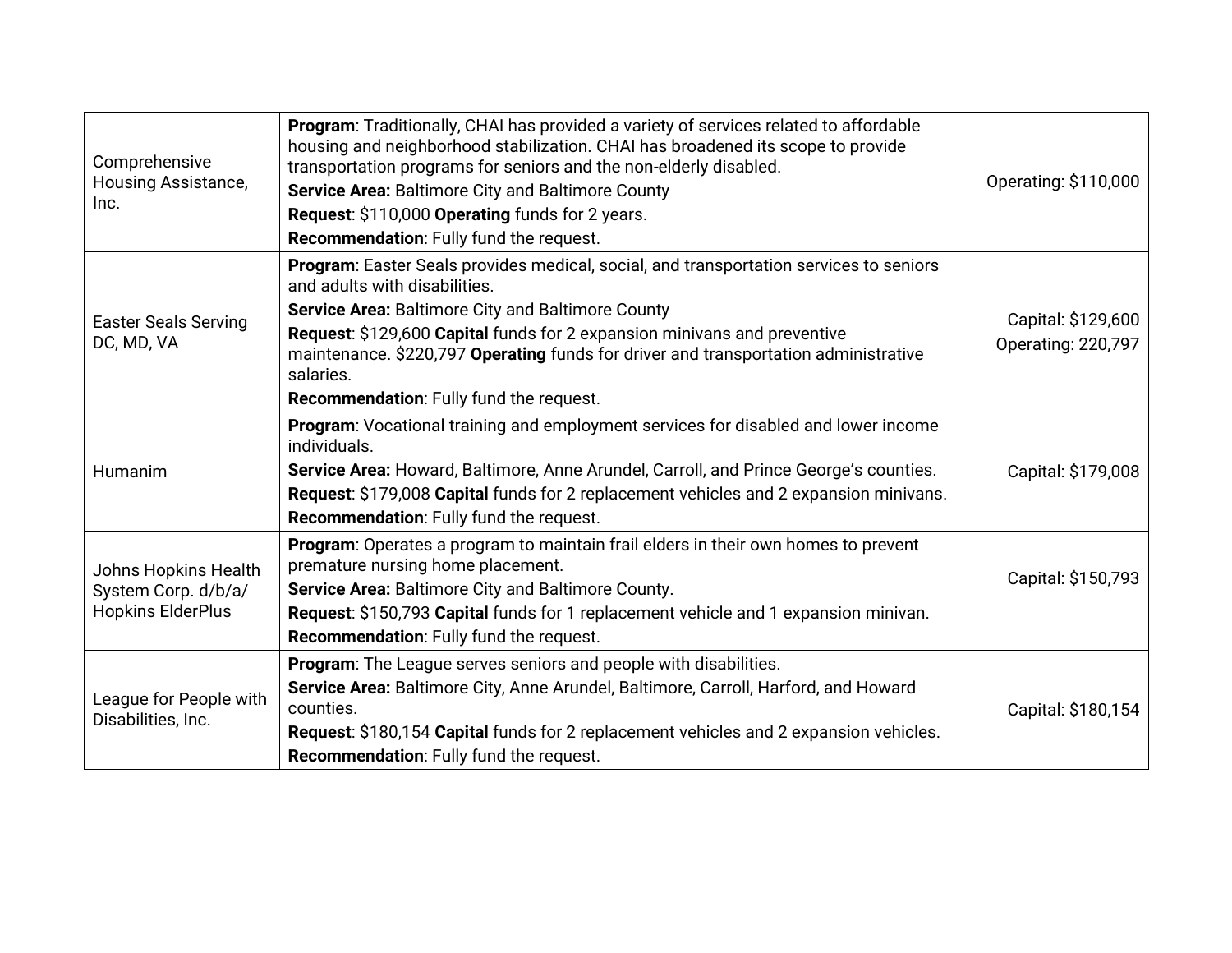| <b>Mosaic Community</b><br><b>Services</b> | Program: Mosaic Community Services provides comprehensive services for people<br>with mental illness and addictions as well as for the homeless.<br>Service Area: Baltimore City, Baltimore, Carroll, and Harford counties.<br>Request: \$146,100 Capital funds for 2 expansion vehicles and preventive<br>maintenance.<br><b>Recommendation:</b> Fully fund the request.                                                                                                                                                                                                                                                                                                                                                       | Capital: \$146,100                         |
|--------------------------------------------|---------------------------------------------------------------------------------------------------------------------------------------------------------------------------------------------------------------------------------------------------------------------------------------------------------------------------------------------------------------------------------------------------------------------------------------------------------------------------------------------------------------------------------------------------------------------------------------------------------------------------------------------------------------------------------------------------------------------------------|--------------------------------------------|
| Partners in Care                           | <b>Program:</b> PIC mobility management and mobility bus operations coordinate rides for<br>the elderly and persons with disabilities.<br>Service Area: Anne Arundel County<br>Request: \$505,280 Capital funds for Mobility Management of Ride Partners, PIC Bus,<br>Volunteer Program, Mobility Management fringe benefits, and preventive<br>maintenance. \$210,300 Operating funds for driver, dispatcher, and administrative<br>salaries, fuel & oil, insurance.<br>Recommendation: Fully fund the request.                                                                                                                                                                                                                | Capital: \$505,280<br>Operating: \$210,300 |
| <b>Progress Unlimited</b>                  | Program: Traditionally, PUI has provided a Residential Program, Adult Medical Day<br>Care and Wellness Center, and Employment Services Program. Recently they added a<br>Day Habilitation Program. Services are for individuals who are elderly, ill and those<br>with significant disabilities.<br>Service Area: Baltimore region.<br>Request: \$218,016 Capital funds for 2 replacement minivans, 1 expansion minivan,<br>preventive maintenance, and equipment (35 IPads & Cases, 20 advanced mobile<br>surveillance systems). \$63,000 Operating funds for fleet manager and transportation<br>director salaries.<br><b>Recommendation:</b> Fund most capital (all vehicles and IPads) and all of the operating<br>request. | Capital: 202,920<br>Operating: \$63,000    |
| Prologue, Inc.                             | Program: Provides services and supports to adults with serious and persistent<br>mental illness and homeless persons with disabling conditions.<br>Service Area: Baltimore and Carroll counties.<br>Request: \$80,000 Capital funds for 2 replacement minivans.<br>Recommendation: Fully fund the request.                                                                                                                                                                                                                                                                                                                                                                                                                      | Capital: 80,000                            |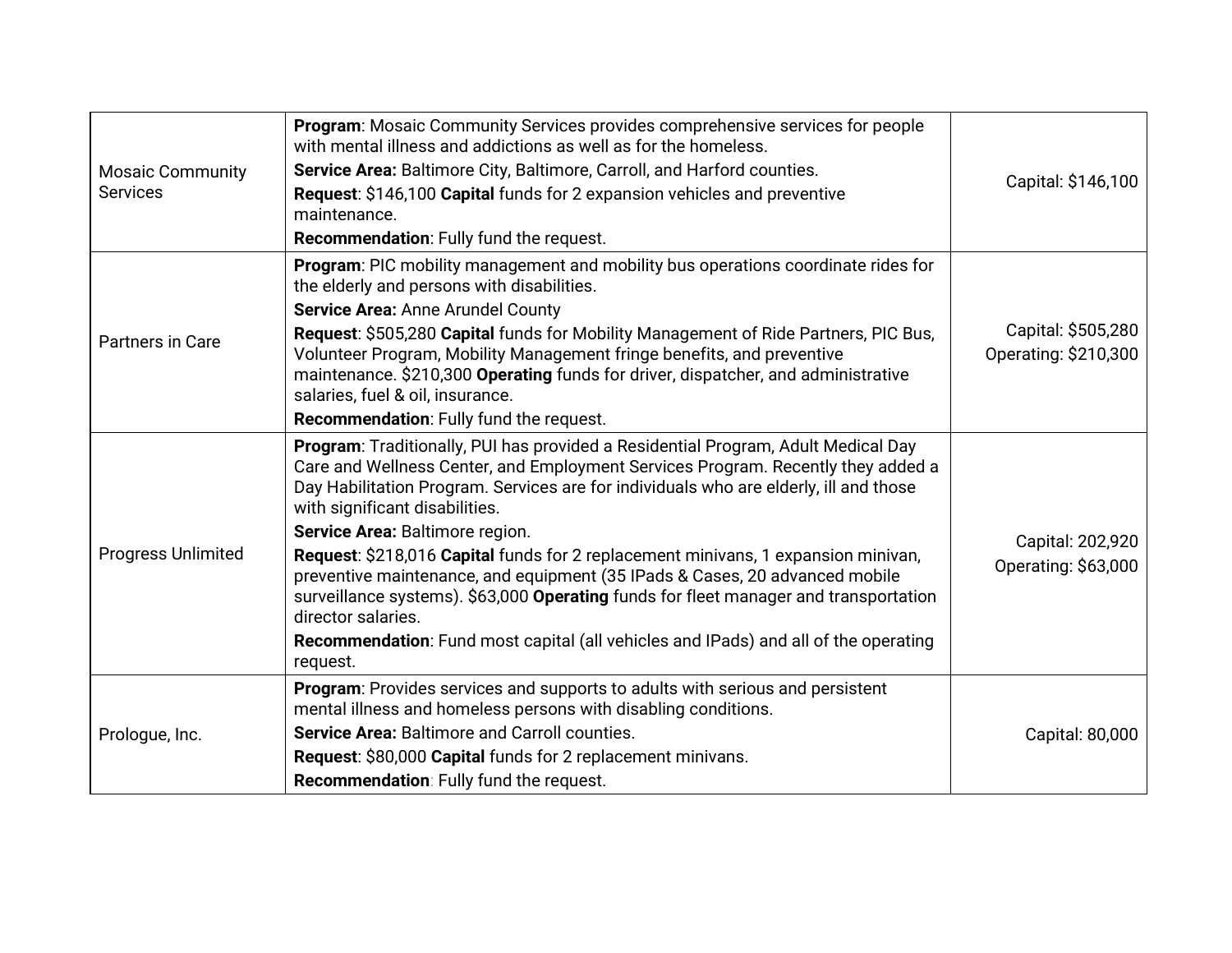| Providence Center, Inc.                                        | Program: Offers programs that serve individuals with intellectual and developmental<br>disabilities, including vocational training and supported employment.<br>Service Area: Anne Arundel County<br>Request: \$400,000 Capital funds for 10 expansion minivans to expand program.<br>Recommendation: Fully fund the request.                                                                                                                                         | Capital: \$400,000                                                   |  |
|----------------------------------------------------------------|-----------------------------------------------------------------------------------------------------------------------------------------------------------------------------------------------------------------------------------------------------------------------------------------------------------------------------------------------------------------------------------------------------------------------------------------------------------------------|----------------------------------------------------------------------|--|
| R Home<br><b>Transportation, LLC</b>                           | Program: Provides mobility and autonomy for seniors and individuals with disabilities<br>in their apartment complexes.<br>Service Area: Baltimore City and Anne Arundel, Baltimore, Harford, Howard, and<br>Prince George's counties<br>Request: \$182,546 Capital funds for 3 expansion vehicles and preventive<br>maintenance. \$159,500 Operating funds for driver salaries, fringe benefits, and<br>vehicle insurance.<br><b>Recommendation: Fund 2 vehicles.</b> | Capital: \$93,990<br>Operating: \$0                                  |  |
| Winter Growth, Inc.                                            | <b>Program:</b> Adult medical daycare for health impaired older and disabled adults.<br><b>Service Area: Howard County</b><br>Request: \$101,596 Capital funds for 1 replacement vehicle, 1 minivan for expansion,<br>and preventive maintenance.<br>Recommendation: Fully fund the request.                                                                                                                                                                          | Capital: \$101,596                                                   |  |
|                                                                | <b>Baltimore Requested Total</b>                                                                                                                                                                                                                                                                                                                                                                                                                                      | Capital: \$3,196,803<br>Operating: \$1,301,147<br>\$4,497,950        |  |
|                                                                | <b>Baltimore Recommended Total</b>                                                                                                                                                                                                                                                                                                                                                                                                                                    | Capital: \$2,671,441<br>Operating: \$1,081,571<br>Total: \$3,753,012 |  |
| Available Funds for the Baltimore Urbanized Area = \$3,753,012 |                                                                                                                                                                                                                                                                                                                                                                                                                                                                       |                                                                      |  |